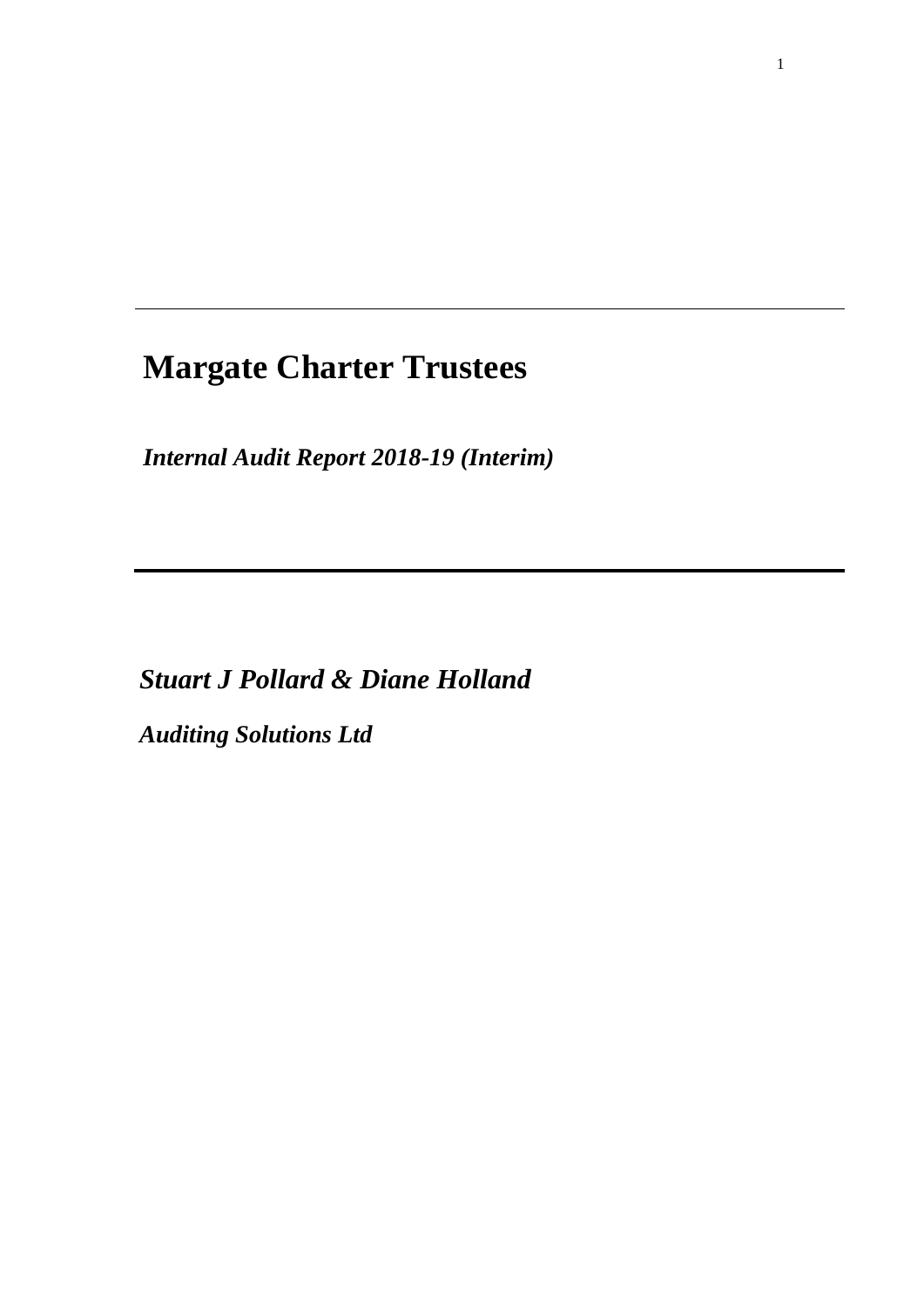## **Background**

Statute requires all town and parish councils to arrange for an independent internal audit examination of their accounting records and system of internal control and for the conclusions to be reported each year in the Annual Governance and Accountability Return (AGAR).

This report sets out the work undertaken in relation to the 2018-19 financial year, during our interim visit to the Charter Trustees on 7<sup>th</sup> November 2018.

## **Internal Audit Approach**

In commencing our review for 2018-19, we have again had regard to the materiality of transactions and their susceptibility to potential misrecording or misrepresentation in the year-end Statement of Accounts/AGAR. Our programme of cover has again been designed to afford appropriate assurance that the Charter Trustees' financial systems remain robust and operate in a manner to ensure effective probity of transactions and to afford a reasonable probability of identifying any material errors or possible abuse of the Charter Trustees' own and the national statutory regulatory framework. The programme is also designed to facilitate our completion of the 'Internal Audit Report' in the Charter Trustees' AGAR, which requires independent assurance over a number of internal control objectives.

# **Overall Conclusion**

We have concluded that, based on the programme of work undertaken to date, the Charter Trustees have continued to maintain adequate and effective internal control arrangements. We are pleased to acknowledge the quality of records maintained by the Clerk and thank her for her continued assistance, which has ensured the smooth progress of our review process.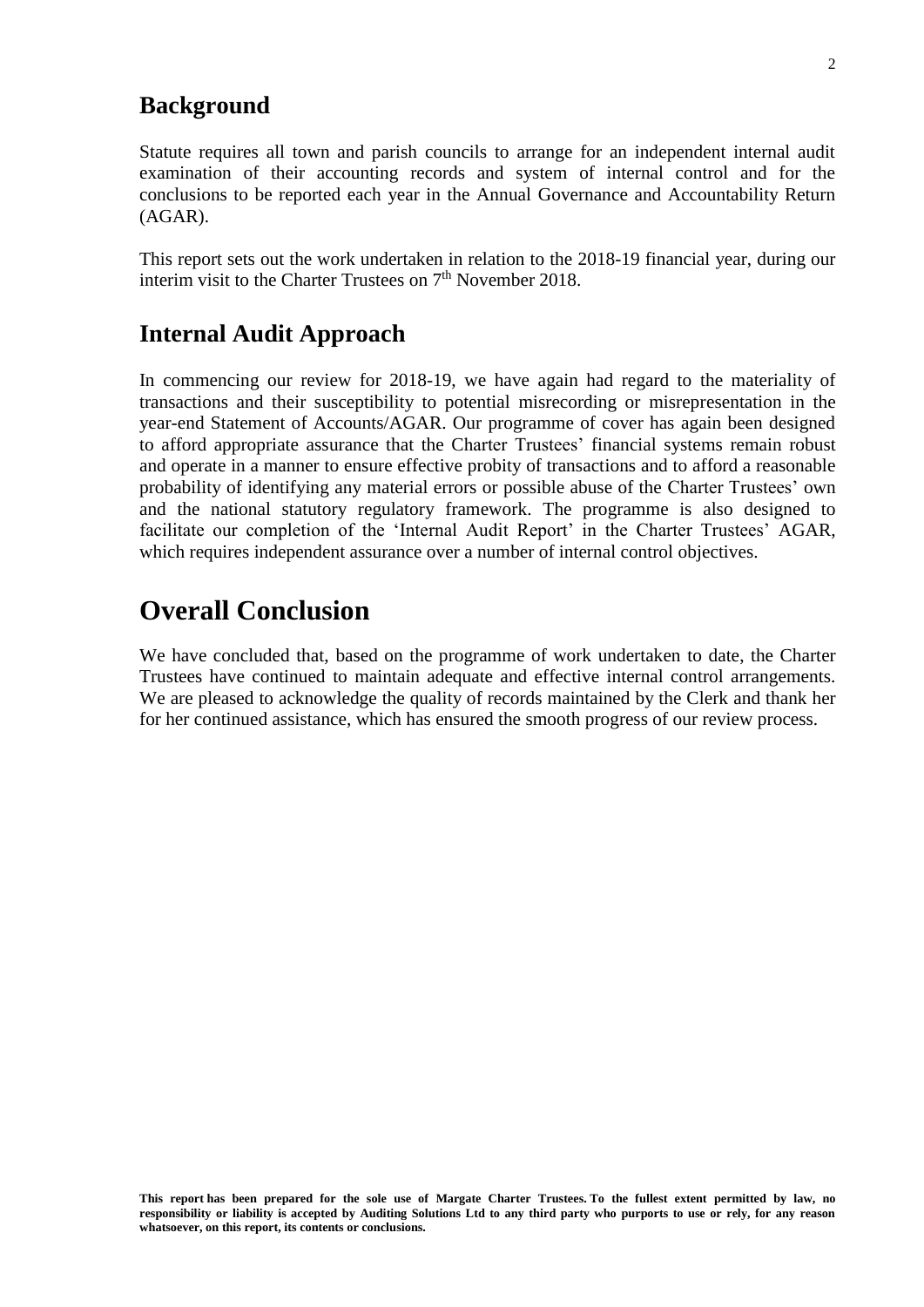# **Detailed Report**

# **Maintenance of Accounting Records & Bank Reconciliations**

The Clerk to the Trustees continues to keep the accounting records on excel spreadsheets with one operational bank account currently maintained at HSBC Bank Plc.

Our objective here is to ensure that the accounting records are being maintained accurately and currently and that no anomalous entries appear in cashbooks or financial ledgers. We have: -

- $\triangleright$  Checked to ensure that the opening balance detail as entered on the 2018-19 Excel spreadsheet agrees with that in the 2017-18 Statement of Accounts and certified AGAR;
- ➢ Ensured that the accounts are balanced and reconciled to the bank account at the close of each month;
- $\triangleright$  Checked to ensure that an appropriate expenditure analysis remains in place;
- ➢ Checked and agreed detail of all transactions in the spreadsheet to the relevant HSBC bank statements for the year to  $30<sup>th</sup>$  September 2018;
- $\triangleright$  Checked and agreed detail on the bank reconciliations prepared as at 31<sup>st</sup> May and 30<sup>th</sup> September 2018; and
- ➢ Noted that the IT systems are all backed-up daily to an external server, provided by the Trustees' IT provider.

#### *Conclusions and recommendation*

*We are pleased to report that no significant issues arise in this review area, although we consider that spreadsheet cashbook (hard copies) and supporting bank statements should be reviewed and signed off by a nominated Trustee, in line with best practice and was previously the case.*

*We shall extend our review of the accounting records for the remainder of the year at our final visit, ensuring the accurate disclosure of the year-end cash balances in the year's AGAR.*

*R1. The process of reviewing and signing off by a Trustees the monthly spreadsheet cashbooks and bank statements should be reimplemented in line with best practice.*

# **Review of Corporate Governance**

Our objective is to ensure that the Trustees have robust corporate governance documentation and processes in place, and that, as far as we may reasonably be expected to ascertain as we do not attend meetings, meetings are conducted in accordance with the adopted Standing Orders and no actions of a potentially unlawful nature have been or are being considered for implementation. We have:

 $\triangleright$  Reviewed the minutes of the Trustees and extant standing Committees, where applicable, for the year to  $30<sup>th</sup>$  September 2018 to identify whether any issues exist that may have an adverse effect on the Trustees' future financial stability, either in the short, medium or longer term with no such issues apparent; and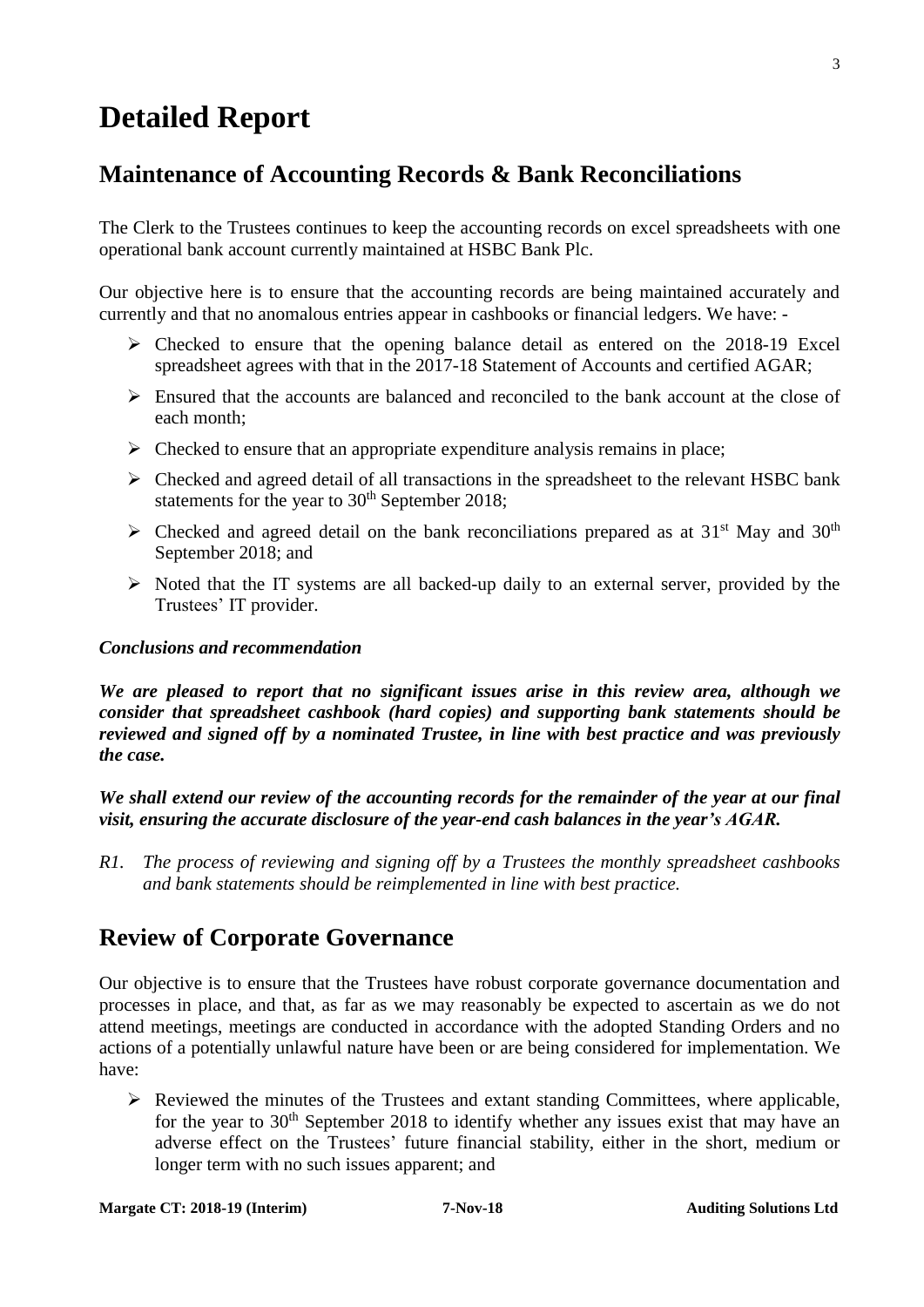➢ Noted that revised Financial Regulations were reviewed and adopted at the Meeting held 14<sup>th</sup> May 2018, revised Standing Orders having been adopted in a previous year.

In discussion with the Clerk, we understand that receipts for expenditure incurred against the Mayor' and Deputy Mayor's allowances are not routinely provided. As these funds are provided from public sources (i.e. the precept) they are subject to the same level of public scrutiny under the Transparency Code and should be provided to and retained in the Trustees' office in the event that any member of the public wishes to examine them.

#### *Conclusions and recommendation*

*We are pleased to report that no significant issues arise in this area of our review process at this stage: we shall continue our examination of minutes at future visits, also reviewing the Trustees' approach to governance. However, in examining the Standing Orders, we note that they make no reference to the requirement for formal Financial Regulations to be in place or to any contracting arrangements. Following an update in EU and Public Contracts legislation in 2015, we consider that the Standing Orders could do with a degree of revision and expansion to include financial considerations. We have provided the Clerk to the Trustees with an electronic copy of the latest NALC model document applying to town and parish councils and suggest that this be used as a suitable template for the revision to Standing Orders.*

*Additionally, whilst not a legal requirement, best practice suggests that all public bodies should develop a raft of detailed financial procedures, sometimes derogatorily referred to as "idiot's guides", covering payroll preparation, processing of payments and general maintenance of financial records. These would then assist in the event that the Clerk was unavailable for any lengthy period of time.*

- *R2. The Trustees' Standing Orders should be revised and expanded to include appropriate crossreferencing to the Financial Regulations and extant legislation affecting, inter alia, contracting.*
- *R3. Consideration should be given to the development of detailed financial procedures setting out clearly the steps to be taken in processing all financial matters.*
- *R4. Expenses incurred against the Mayor and / or Deputy Mayor's allowances should be supported by appropriate invoices and till receipts which should be retained in the Trustees' office in the event that any member of the public wishes to inspect them.*

# **Review of Expenditure & VAT**

Our aim here is to ensure that: -

- ➢ Trustee resources are released in accordance with the Trustee approved procedures and relevant statutory powers;
- $\triangleright$  Funds are expended in accordance with approved budgets;
- $\triangleright$  Payments are supported by appropriate documentation, either in the form of an original trade invoice or other appropriate form of document confirming the payment as due and/or an acknowledgement of receipt, where no other form of invoice is available;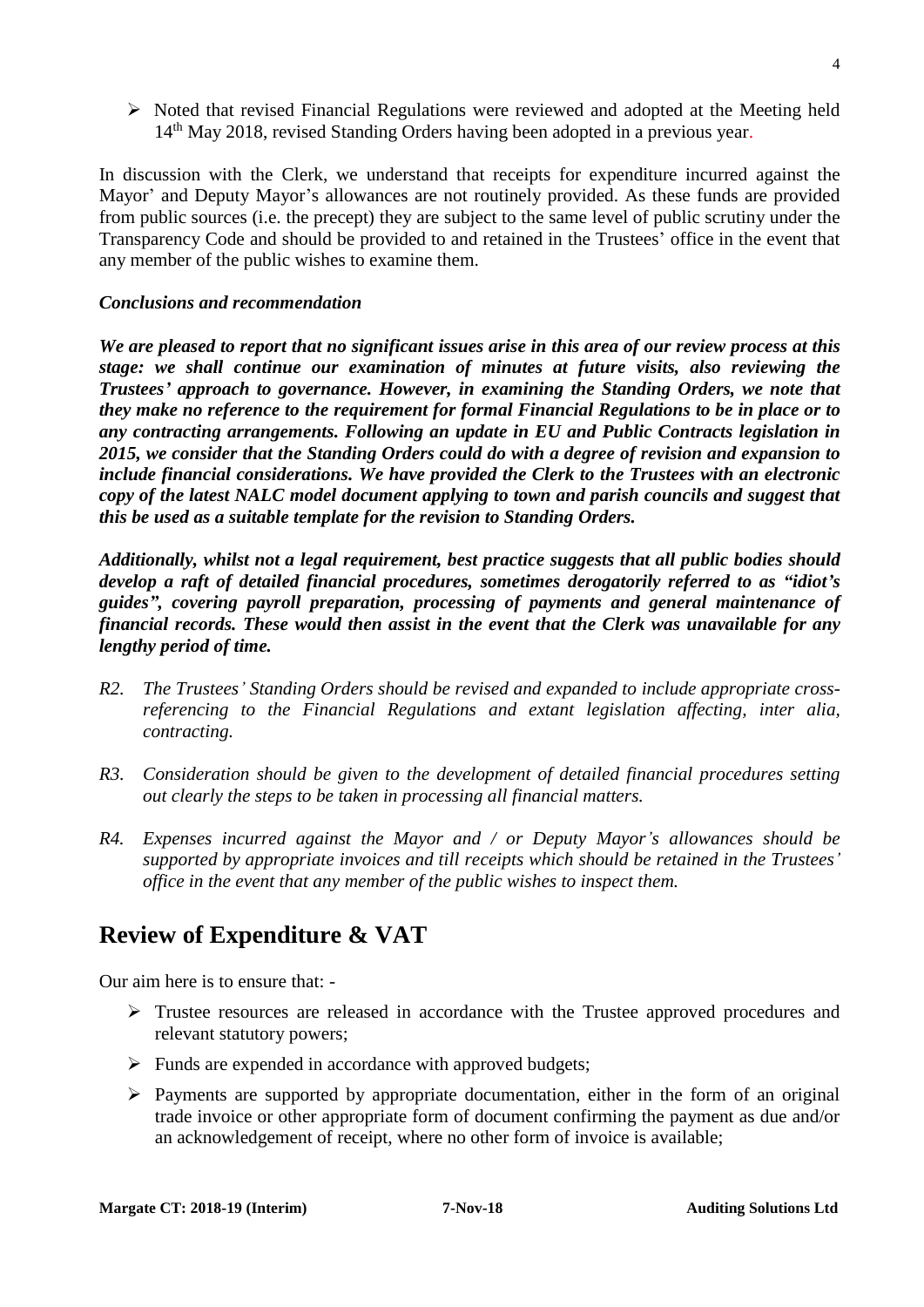- ➢ All discounts due on goods and services supplied are identified and appropriate action taken to secure the discount; and
- $\triangleright$  VAT has been appropriately identified for periodic recovery.

We have examined the procedures in place for the control of expenditure, noting that payments are made "on-line" and have been actioned by the Clerk to the Trustees. We note that payments are signed off by the Mayor and one other Trustee and that invoices are initialled when paid. We further note that listings of payments are provided to Trustee meetings.

In testing the effectiveness of controls and for compliance with the above criteria, we have, due to their low volume, examined all payments for the year to  $30<sup>th</sup>$  September 2018.

We are pleased to note that a VAT reclaim for 2017-18 was prepared and submitted to HMRC with repayment being duly received in May 2018.

#### *Conclusions*

*We are pleased to report that no issues arise in this area of our review process warranting formal comment or recommendation at this time. We shall extend our review of expenditure at our final visit examining all transactions for the remainder of the year also ensuring that a VAT reclaim for the year has been prepared and submitted to HMRC accordingly.*

## **Assessment and Management of Risk**

Our aim here is to ensure that the Trustees have put in place appropriate arrangements to identify all potential areas of risk of both a financial and health / safety nature, whilst also ensuring that appropriate arrangements exist to monitor and manage those risks in order to minimise the opportunity for their coming to fruition.

We have examined the Trustees' insurance policy for the current year, noting that cover continues with Zurich to 29<sup>th</sup> September 2021 with Employer's Liability at £10 million and Public Liability in place at £15 million and Fidelity Guarantee cover in place at £250,000.

We note that the 2017-18 Risk Assessment was approved by the Trustees at their meeting on  $5<sup>th</sup>$ March 2018 and take this opportunity to remind the Clerk and Trustees that the assessments should be subjected to annual review and formal re-adoption.

#### *Conclusions*

*We are pleased to report that no issues arise in this area of our review process warranting formal comment or recommendation other than in relation to the need for annual review and readoption of the risk registers.*

# **Budgetary Control & Reserves**

Our objective here is to ensure that the Trustees have a robust process in place for identifying and approving its future budgetary requirements and level of precept to be drawn down from the District Council: also, that an effective reporting and monitoring process is in place; We also aim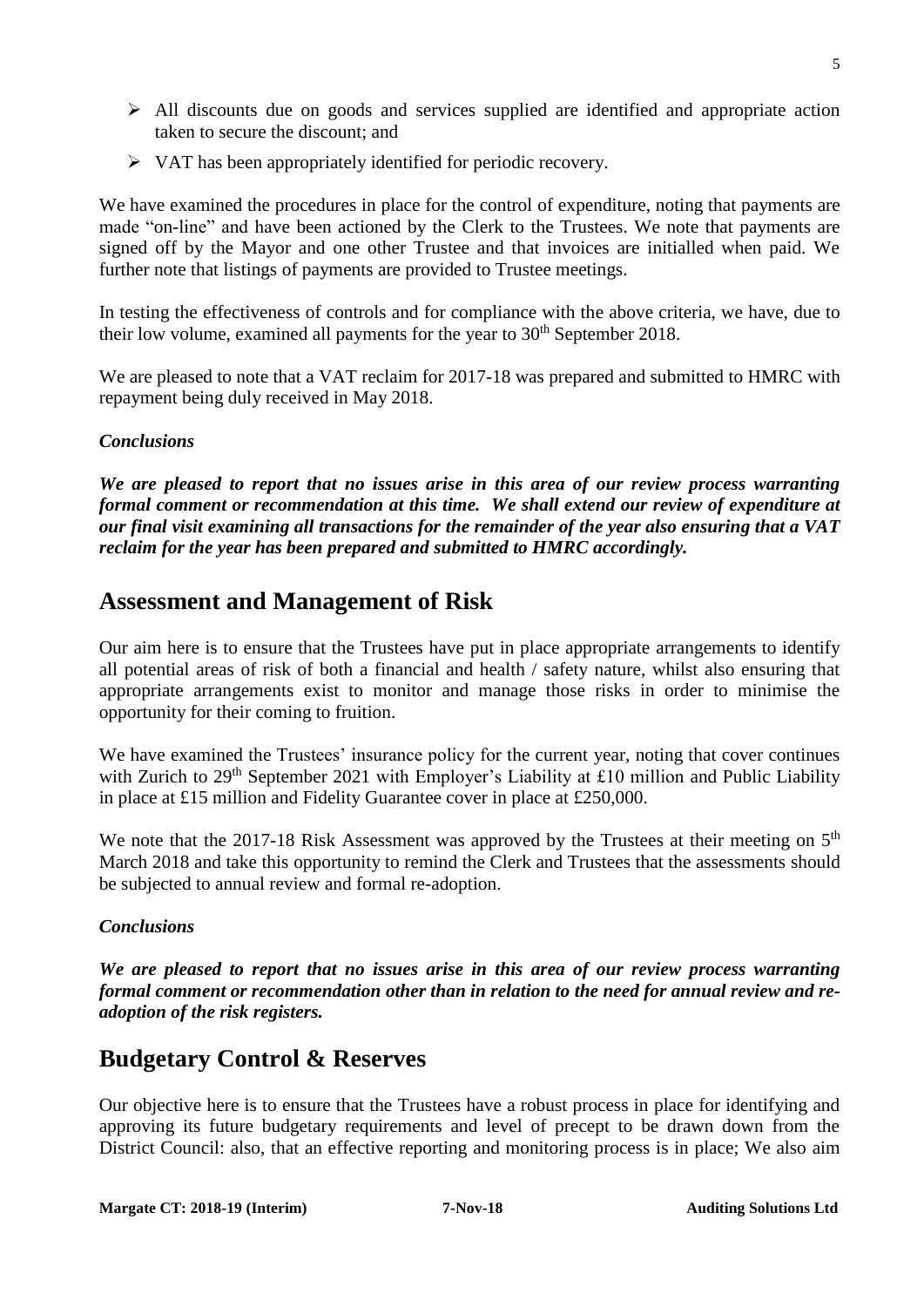plans, whilst retaining appropriate sums to cover any unplanned expenditure that might arise.

We note that a detailed budget exercise for 2018-19 was undertaken and approved by Trustees at the meeting on  $15<sup>th</sup>$  January 2018.

to ensure that appropriate funds are retained in reserves to finance the Trustees' ongoing spending

We also note from our review of the minutes that members are periodically provided with reports comparing actual expenditure to budget the most recent being presented to the August 2018 meeting. We have examined the content of that report and are pleased to record that no issues arise.

#### *Conclusions*

*No matters arise in this area warranting comment or recommendation currently: we will undertake further work at our final visit ensuring the appropriate formal agreement and adoption of the 2019-20 budget and precept, also examining the year-end budget outturn and considering the ongoing appropriateness of the retained reserves to meet the Trustees ongoing revenue spending and any "development" aspirations.*

### **Review of Income**

The Trustees receive income from a very limited number of sources, primarily the annual precept; occasional grants and contributions towards Trustees' sponsored events and reclaimable VAT. The Trustees also receive income from the "Blessing of the Seas" although this is normally a net expense to the Trustees.

We have checked detail of income received to date in the year to available supporting documentation with no issues arising.

#### *Conclusions*

*We shall undertake further work in this area at our final visit ensuring that, as far as we are reasonably able, all income due has been received and brought to account appropriately.*

## **Petty Cash Account**

No formal petty cash account is in operation, any expenses incurred by the two employees being reimbursed directly through the usual payment channel generally each month.

## **Review of Salaries**

We aim, in this area of our review process, to ensure that staff are paid in accordance with rates approved by the Trustees and in line with the terms of their employment contracts, that tax/NI and any pension contributions payable are calculated in accordance with current legislation and appropriate deduction rates and that they are paid over to the relevant agencies accurately and in a timely manner. To achieve this objective, we have: -

➢ Reviewed the Trustees' payroll preparation procedures, noting that the payroll is processed "in house" using bespoke Sage payroll software;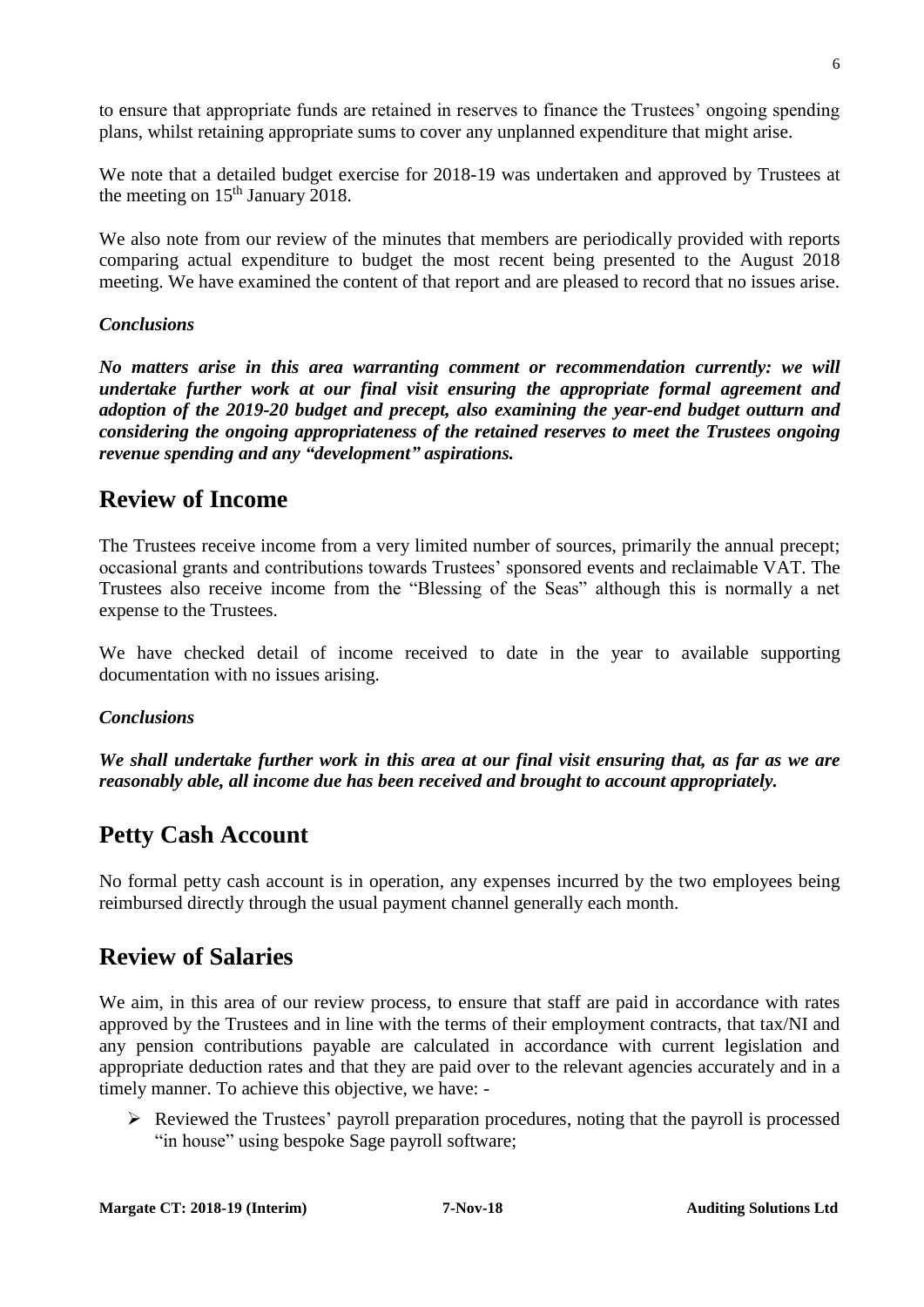- received the correct gross salary in line with the Trustees' approved rates;  $\triangleright$  Checked to ensure that any enhanced overtime hours are paid in accordance with
	- appropriately prepared and certified time records;

 $\triangleright$  Confirmed, by reference to the October 2018 payslips, that each member of staff has

- $\triangleright$  Checked to ensure that Income Tax and NIC deductions have been made applying the appropriate PAYE codes and NIC Tables;
- ➢ Ensured that the appropriate deductions and contributions have been paid over to HMRC in a timely manner;
- $\triangleright$  Checked to ensure that the appropriate percentage deduction rate has been applied in respect of pension contributions; and
- ➢ Verified that the appropriate net pay has been paid to each employee for the month in accord with the summary payments listing and relevant cashbook and bank statement entries.

We again note that one member of staff is in dispute with the Trustees regarding their contract of employment and claimed overtime and will monitor any developments in this respect at our final visit.

#### *Conclusions and recommendation*

*In examining the payroll procedures, we note that employment contracts appear to be or are "out-of-date" and required revision and formal issue to staff for their agreement and signature. We also noted that timesheets are not being signed by the employee and a counter signatory confirming that any overtime hours were necessarily worked on behalf of the trustees.*

- *R5. Staff employment contracts should be updated to reflect the Trustees requirements, be issued to officers for agreement and "sign-off" indicating acceptance.*
- *R6. Where variable hours are worked, the timesheets should be signed by both the employee and their line manager (a nominated Trustee in the case of the Clerk), the latter confirming the appropriateness and accuracy of the additional claimed hours.*

## **Investments and Loans**

The Trustees have neither any long-term investments nor loans either repayable by or to them.